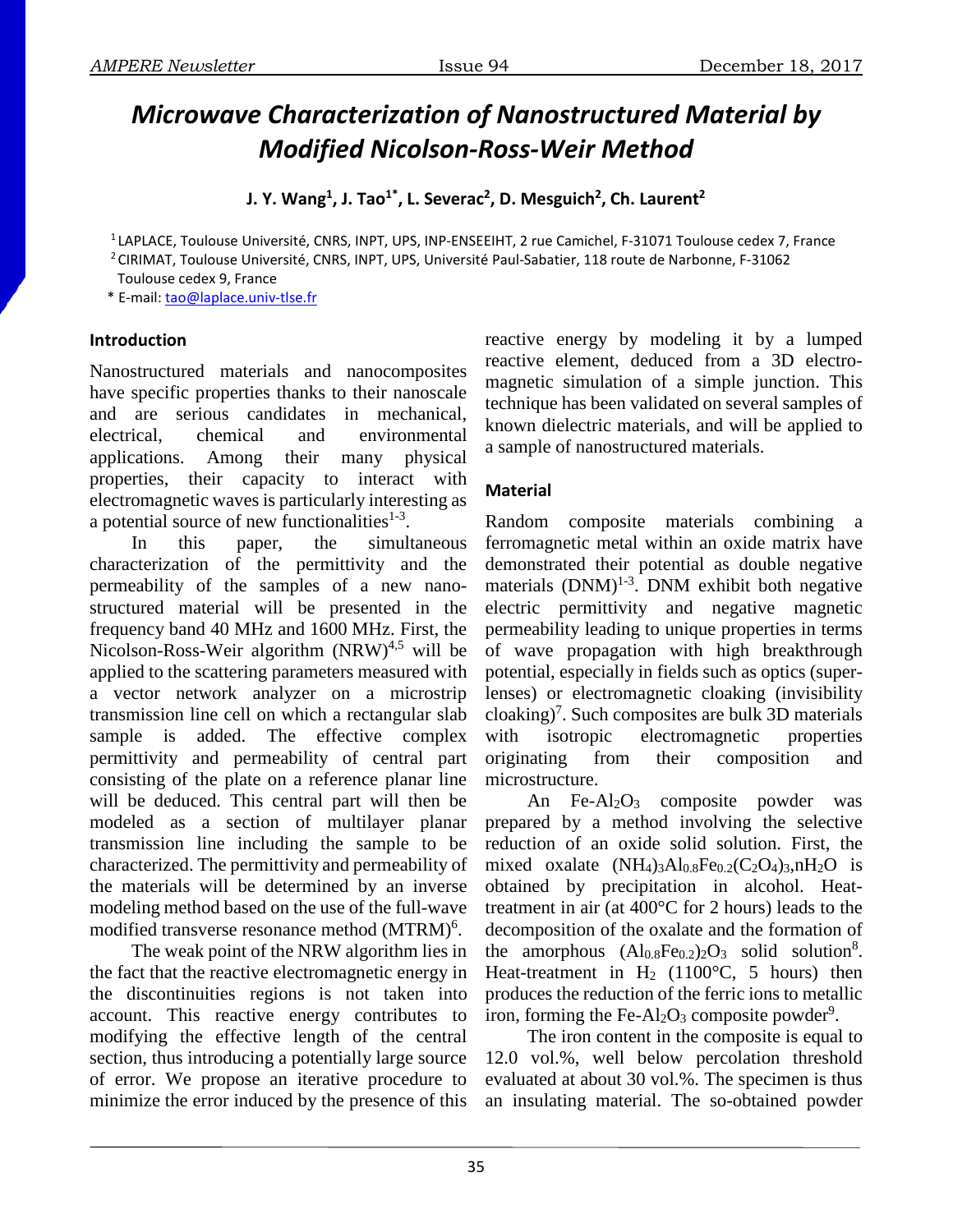was consolidated by spark plasma sintering (SPS) (1400 °C, 3 min, 50 MPa) in order to obtain pellets 8 mm and 50 mm in diameter and 1.5 mm thick (PNF²-Toulouse, Dr. Sinter 2080, SPS Syntex Inc., Japan). Then, the 50 mm pellet was cut into rectangle 28.5 x 21.5 mm for the electromagnetic measurements. A typical FEG-SEM image (recorded in backscattered electron chemical composition mode to enhance contrast) of a crosssection of the Fe- $Al_2O_3$  composite reveals that the Fe particles (appearing as white dots on the image) are homogeneously dispersed into the  $Al_2O_3$ matrix (Fig. 1). The diameter of the Fe particles was measured on hundreds of particles on such images and the distribution (inset in Fig 1) lies in the range  $0.2 \mu m$  to  $5.7 \mu m$  in diameter, with a median value of 0.7  $\mu$ m.



**Figure 1:** FEG-SEM image of a cross-section of the 12 vol.% Fe-Al2O3 composite and the corresponding Fe particle diameter distribution.

# **Description of measurement cell**

In this paper, we have opted for the multilayer microstrip line structure in which the sample under test (SUT) is placed on the top of a reference microstrip line (Fig. 2). The SUT loaded section is inserted between two know reference microstrip lines. Both characteristic impedance and propagation constant are different from those of reference microstrip line due to the different permittivity and permeability of the SUT. Reflection occurs at two extremities of SUT. A

delay also exists compared to the microstrip line without SUT. The scattering parameters will be measured by using a vector network analyzer between two SMA connectors (Fig. 2(b)). The use of thru-reflect-line (TRL) calibration procedure leads to the determination of *S* parameters between the two ends of SUT loaded section.

If each part of measurement cell can be considered as fully loaded transmission lines, Nicholson-Ross-Weir (NRW) algorithm permits the deduction of wide frequency range permittivity and permeability of  $SUT^{4,5}$ . This measurement method is a non-resonant one, and as others non resonant methods the broadband measurement will be effectuated but the measurement results will be less accurate compared to resonant methods, particularly with regard to dielectric and magnetic losses.



**Figure 2:** The quasi-TEM measurement setup in (a) a schematic view, and (b) an image of the real structure with an alumina plate.

## **Extraction method of material properties**

Once the S parameters obtained by the vector network analyzer in the microstrip cell loaded with a thin rectangular SUT, the determination of the complex permittivity and permeability of the material pass through an inverse modeling procedure. This procedure includes a comparison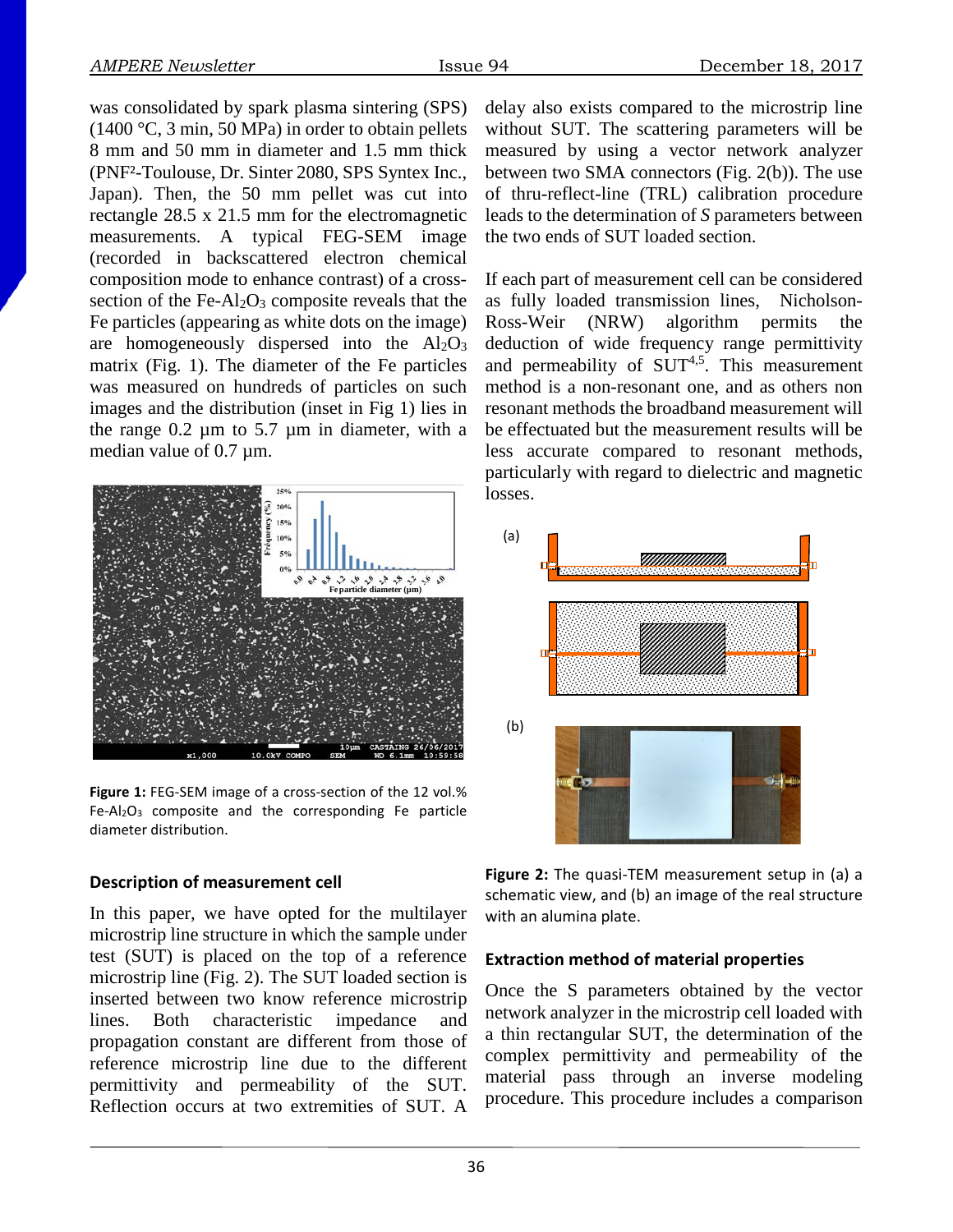of the measurement results and numerical simulation with trial values of the relative complex permittivity and permeability. An optimization algorithm is used then to adjust the trial values in order to minimize the deviation between the simulated and measured *S* parameters.

Generally speaking, the numerical simulation involves a 3D electromagnetic simulation software, such as commercial HFSS or CST, or other electro-magnetic modeling methods developed by university researchers, such as the multimodal variational method  $(MVM)^{10}$ . The 3D simulations require significant computer resources in RAM and computing time. Here we propose an alternative solution with the modified version of Nicolson-Ross-Weir (NRW) algorithm, which combines the original method and a 2D electromagnetic formulation for the determination of the fundamental characteristics of an equivalent transmission line.

#### *A. NRW algorithm for fully filled transmission line structure*

In the case of homogeneous transmission lines with the middle section fully filled with a different material of length *d*, taking the two ends of the central section as reference planes, the parameters S are given by  $11$ 

$$
S_{11} = \frac{(1 - P^2) \Gamma}{1 - P^2 \Gamma^2} , \qquad S_{21} = \frac{(1 - P^2) P}{1 - P^2 \Gamma^2} ,
$$

where  $P = e^{-\gamma d}$  is the propagation exponent of the TEM mode in the fully filled central section, and  $\Gamma = (Z - Z_0)/(Z + Z_0)$  is the reflection coefficient, where *Z* and *Z0* correspond respectively to the characteristic impedance of the central section and the reference line. The direct inversion of this system of equations leads to the following relationships,

$$
\Gamma = X + s_1 \sqrt{X^2 - 1}, \qquad s_1 = \pm 1,
$$
  

$$
P = \frac{V_1 - \Gamma}{1 - V_1 \Gamma} = |P| e^{j \arg(P)},
$$

where  $V_1 = S_{11} + S_{21}$  and  $X = \left(1 - S_{21}^2 + S_{11}^2\right)/(2S_{11})$ 11  $X = (1 - S_{21}^2 + S_{11}^2)/(2S_{11}).$ 

In most of the cases, the reference TEM line has very low losses, hence  $\varepsilon_1 \approx \varepsilon_0 \varepsilon_{r1}$  and  $\mu_1 \approx \mu_0$ . By noting the central line as fully filled with material to be measured,

$$
\varepsilon_2 = \varepsilon_0 \left( \varepsilon_{r_2} - j \varepsilon_{r_2} \right) = \varepsilon_0 \varepsilon_{r_2} \left( 1 - j \tan \delta_\varepsilon \right),
$$
  

$$
\mu_2 = \mu_0 \left( \mu_{r_2} - j \mu_{r_2} \right) = \mu_0 \mu_{r_2} \left( 1 - j \tan \delta_\mu \right)
$$

the unknown relative permittivity and permeability will be given by

$$
\sqrt{\frac{\mu_{r2} \varepsilon_{r1}}{\varepsilon_{r2}}} = \frac{1+\Gamma}{1-\Gamma},
$$

$$
\sqrt{\varepsilon_{r2} \mu_{r2}} = \frac{-j \cdot \arg(P) - \ln |P|}{k_0 d}
$$

where  $k_0 = 2\pi f \sqrt{\mu_0 \epsilon_0}$  is the propagation constant in free space.

#### *B. Application of the NRW formulation for multilayer planar structures*

The explicit relations between the propagation constant, the characteristic impedance of a TEM mode of fully-filled transmission line, and the parameters of the constituent material, no longer exist in the cases of multilayer planar structures. If for the conventional lines, such as simple microstrips or coplanar lines, the approximate explicit formulations exist, for the others, a numerical simulation tool is necessary, especially for the multilayer structures<sup>6</sup>. A series of design curves will be obtained in a given frequency range, corresponding respectively to the effective relative permittivity and permeability, and the characteristic impedance, with each curve obtained with a trial value for sample's permittivity and permeability. Theses curves constituent a data base for the interpolation purpose during the inverse modeling procedure.

An example is shown here with a square alumina plate of a 50.8-mm length and a 0.5-mm thickness. The characteristic of the substrate of reference microstrip line are shown in Table 1. In our measurement system, the other parameters of the reference microstrip line are the substrate thickness,  $h = 1.524$  mm, and the central conductor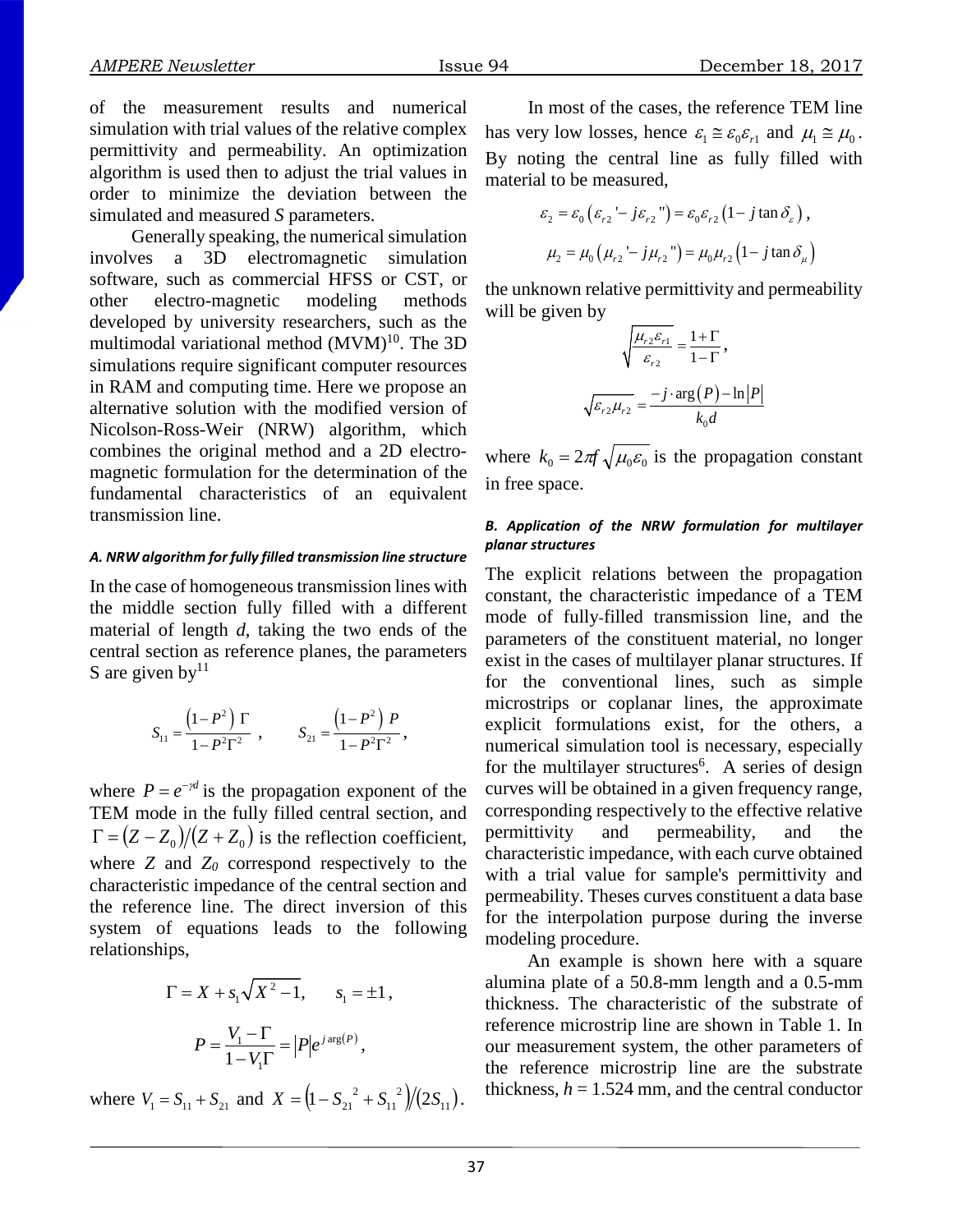width and thickness,  $w = 4.257$ mm and  $t = 35 \mu m$ , respectively. The cell has been designed to operate between 200 MHz and 1.6 GHz, when the relative permittivity of the material does not exceed 15. The use of  $MTRM<sup>6</sup>$  on this structure with trial relative permittivity varying between 9 and 12 lead to the effective relative permittivity as shown in Fig. 3(a). Once the measurements carried out by a vector network analyzer, the effective relative permittivity of the central section were obtained by application of the NRW algorithm. The results are given in Fig. 3(b). Finally, the extracted relative permittivity is shown in Fig. 3(c).

**Table 1**. Frequency dependent parameters of an AD255C substrate

| <b>Property</b>       | 1 MHz  | 10 GHz |
|-----------------------|--------|--------|
| Relative permittivity | 2.55   | 2.55   |
| Loss tangent          | 0.0011 | 0.0014 |

### *C. Modification of the NRW formulation with discontinuity effect correction*

The determination of the reflection coefficients in the preceding formulation depends only on the relative characteristic impedances between the reference microstrip line and the partial loading by the alumina sample. This is true in the absence of the higher order modes on either side of the junction of the two lines. This is the case for homogeneous TEM lines. However, the planar case with introduction of the sample above the central stripline naturally leads to the presence of evanescent modes. This will introduce reactive energy accumulation in the vicinity of the discontinuities planes. In accordance with the nature of reactive energy, the length of the central section seen by fundamental mode will be different from the actual length. Instead of the actual value *d*, it is necessary to introduce *deff* as a function of the frequency.

For each frequency, after the simulation by one of the numerical methods $10$ , the equivalent length will be deduced as a function of the geometry and the relative permittivity value proposed for the material to be measured. The evolution of the corrected length  $dl_1$  as a function of frequency, and of the estimated relative permittivity in the case of alumina sample, were simulated. The new estimated values of the sample were compared to those derived directly from the NRW formulations. These new values better correspond to those expected in the range between 9 and 11 as expected (Fig. 4).



**Figure 3:** Characteristics of multilayered microstrip line: (a) Estimated effective relative permittivity by TRM, with

trial relative permittivity varying between 9 to 12.

(b) Measured effective permittivity.

(c) Extracted sample's relative permittivity.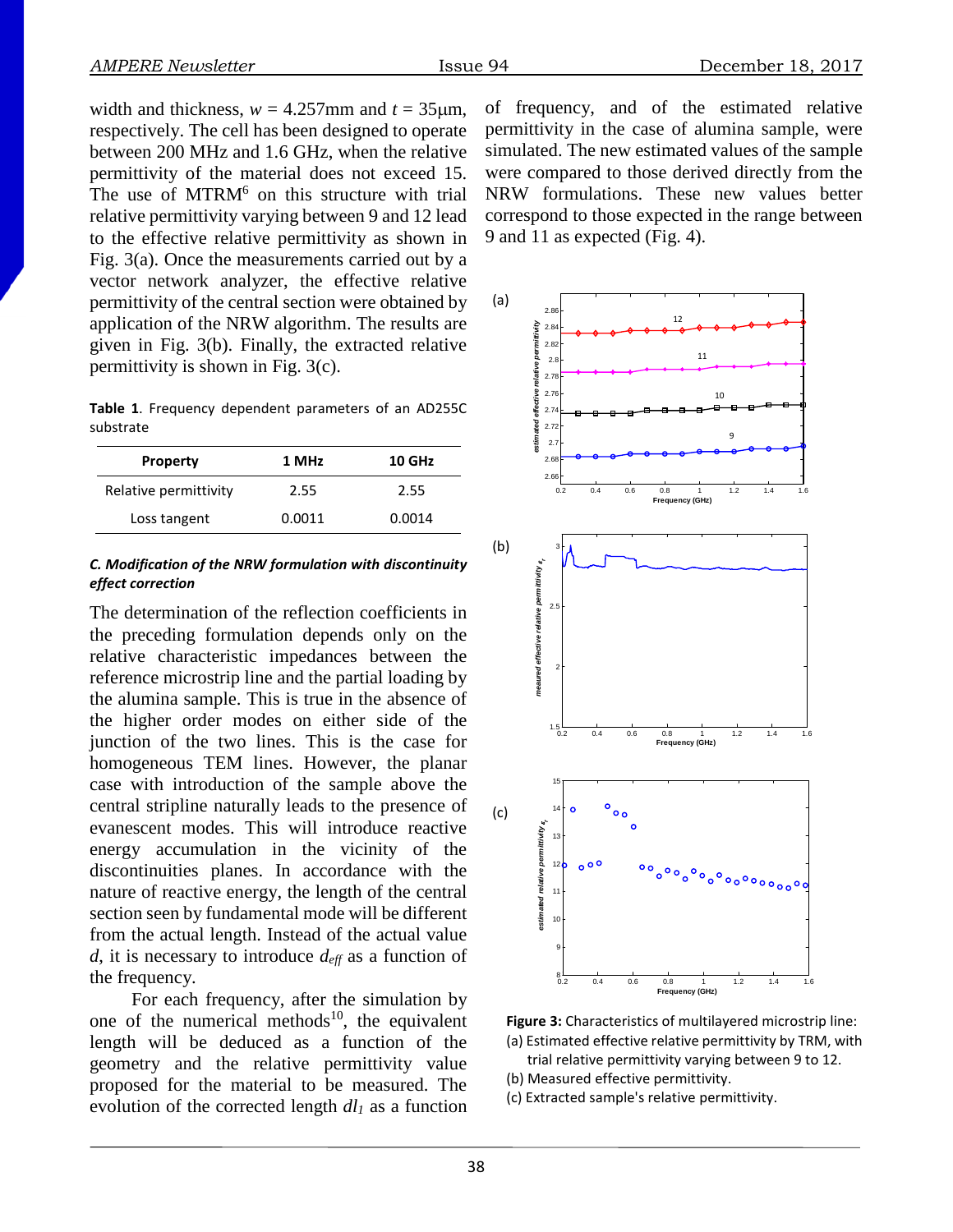

**Figure 4:** Comparison between new (+) and old (o) estimation values.

## **Application for nanostructured sample**

Several Fe-Al<sub>2</sub>O<sub>3</sub> composite samples were prepared. Figure 5 shows a rectangular plate cut from the 50 mm pellet and two 8 mm pellets. All were metallized on one side. The rectangular plate was the subject of our research here, in order to extract its complex permittivity and complex permeability. The  $Fe-Al<sub>2</sub>O<sub>3</sub>$  composite plate dimensions are 1.47-1.50 mm thickness, 28.51 mm width, and 21.54 mm length.



Figure 5: Fe-Al<sub>2</sub>O<sub>3</sub> composite prepared by spark plasma sintering (SPS).

After applying the NRW algorithm to the measurement performed with the rectangular Fe- $Al_2O_3$  composite, the raw results of the complex effective permittivity and permeability are shown, respectively, in Figs. 6 and 7.



**Figure 6:** Real (a) and imaginary (b) parts of the effective relative permittivity.



**Figure 7:** Real (a) and imaginary (b) parts of the effective relative permeability.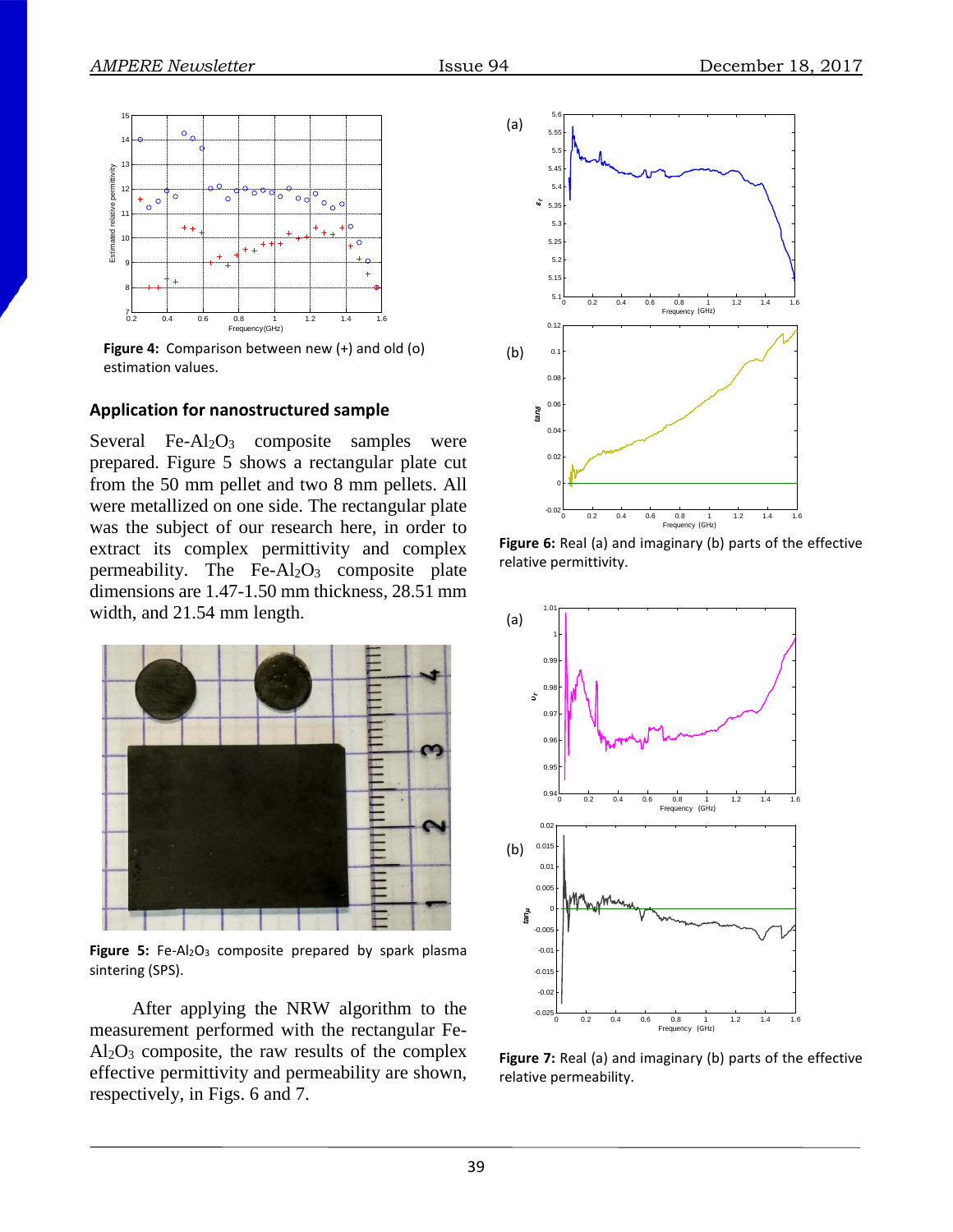By using the inverse modeling method proposed in the previous section, we have deduced the estimated values of the complex permittivity, as well as its complex permeability, both given in Figs. 8 and 9. The SUT shows significant losses and exhibits magnetic properties.



**Figure 8:** Real part (a) and loss factor (b) of the relative permittivity extracted by the inverse modeling method.



**Figure 9:** Relative permeability extracted by the inverse modeling method.

## **Conclusions**

A modification of the Nicholson-Ross-Weir formulation has been proposed for the simultaneous extraction of the permittivity and the permeability of a material in a multilayer planar transmission line configuration. The new formulation was successfully tested on a thin platelike alumina sample. The application of the technique to a  $Fe-Al<sub>2</sub>O<sub>3</sub>$  composite material allowed the determination of the electrical and magnetic properties of this material. Significant losses have been observed due to the magnetic nature of the sample.

## **For further reading**

- 1. Zhang, Z., R. Fan, et al., *J. Mater. Chem.*, 2013, **1**, 79-85
- 2. Shi, Z., R. Fan, et al., *J. Mater. Chem.*, 2013, **1**, 1633- 1637
- 3. Shi, Z., R. Fan, et al., *Adv. Mater*., 2012, **24**, 2349-2352
- 4. Nicolson, A.M., G. F. Ross, *IEEE Trans. on IM,* 1970, **19**, 377–382.
- 5. Weir, W. B., Proc. IEEE, 1974, **62**, 33-36.
- 6. Tao, J., *IEEE Trans. MTT*, 1992, **40**, 1966–1969.
- 7. Pendry, J.B., D. Schurig, et al., *Science*, 2006, **312**, 1780-1782
- 8. Devaux, X., Ch. Laurent, et al., *Nanostruct. Mater.*, 1993, 2, 339-346
- 9. Laurent, Ch., A. Rousset, et al., *J. Mater. Chem.*, 1993, 3, 513-518
- 10.Tao, J., et al., *23th EuMC*, 1993, 662-664.
- 11.Rothwell, E. J., et al, *PIER*, 2016, **157**, 31-47.

## **About the Authors**



**Jingyi Wang** is currently a PhD student in LAPLACE-ENSEEIHT-INP, Toulouse, France. She received her B.Sc. and M.Sc. degrees (in 2010 and 2013, respectively) in test and measurement technology and Instrumentation from School of Mechanoelectronic Engineering, Xidian University, Xi'an, China. Since 2014, Ms. Wang has

been working on computational electromagnetics, supported by the China Scholarship Council. Her main research is about modelling and applications of numerical methods in electromagnetics, including 2D and 3D analyses of the coaxial and micro-strip measurement cells.

E-mail: [jywang@laplace.univ-tlse.fr](mailto:jywang@laplace.univ-tlse.fr)